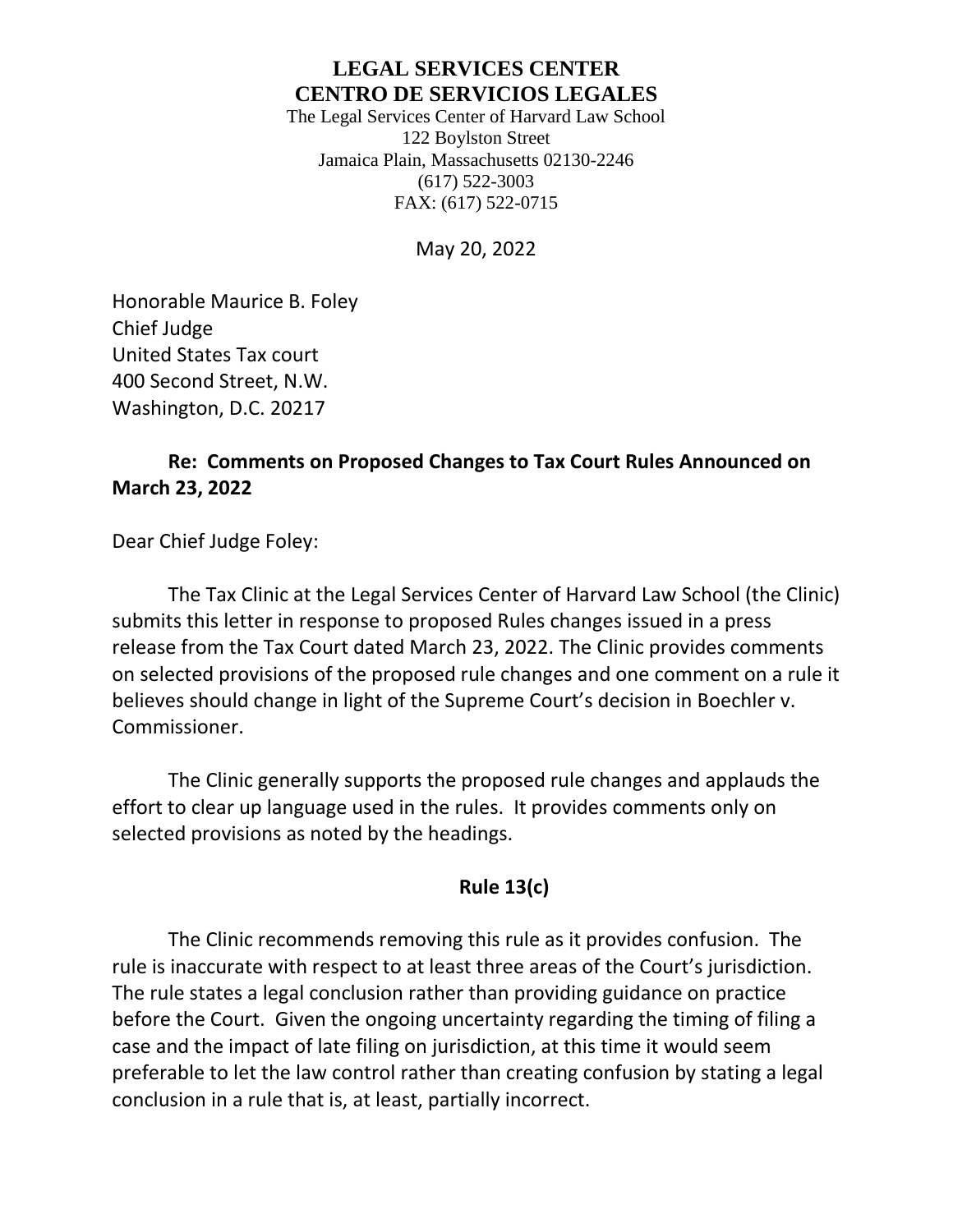# **Rule 20(d)**

The proposed rule provides that the filing fee should be paid at the time of the filing of the petition. For parties filing the petition electronically, the payment of the filing fee requires a second step. They must either go to pay.gov or mail into the Court a check for \$60 dollars after filing the petition. Would it be more accurate or preferred to state that the filing fee should be paid "in conjunction with" the filing of the petition since mailing in the petition with an attached check is no longer the only way to file a petition.

In this regard, it might be helpful to change the instructions in the form petition package. Currently the instructions there provide:

## Enclosures

To help ensure that your case is properly processed, please enclose the following items when you mail your petition to the Tax Court:

1. A copy of any Notice of Deficiency, Notice of Determination, or Final Determination the IRS sent you;

2. Your Statement of Taxpayer Identification Number (Form 4);

3. The Request for Place of Trial (Form 5); and

4. The \$60 filing fee, payable by check, money order, or other draft, to the "Clerk, United States Tax Court"; or, if applicable, the fee waiver form.

Would it be better to guide petitioners to pay.gov and the process of paying electronically as an alternative to sending the check by mail? Is this section of the instructions an opportunity to guide more petitioners to the electronic filing portal in general? With a high percentage of pro se petitioners, the more guidance provided to assist them in filing electronically, the more likely they will do so correctly.

# **Rule 25(a)(2)**

The Clinic has concerns about the operation of this rule if one or both of the methods of filing a petition become inaccessible.

How does the ability to electronically file petitions interact with physical accessibility to the Clerk's office? What if a petitioner seeks to file their petition by an unauthorized delivery service or the person sends the petition by courier and the Court is closed due to snow requiring delay of delivery until after the last date to file. Does the fact that the petitioner could have filed electronically mean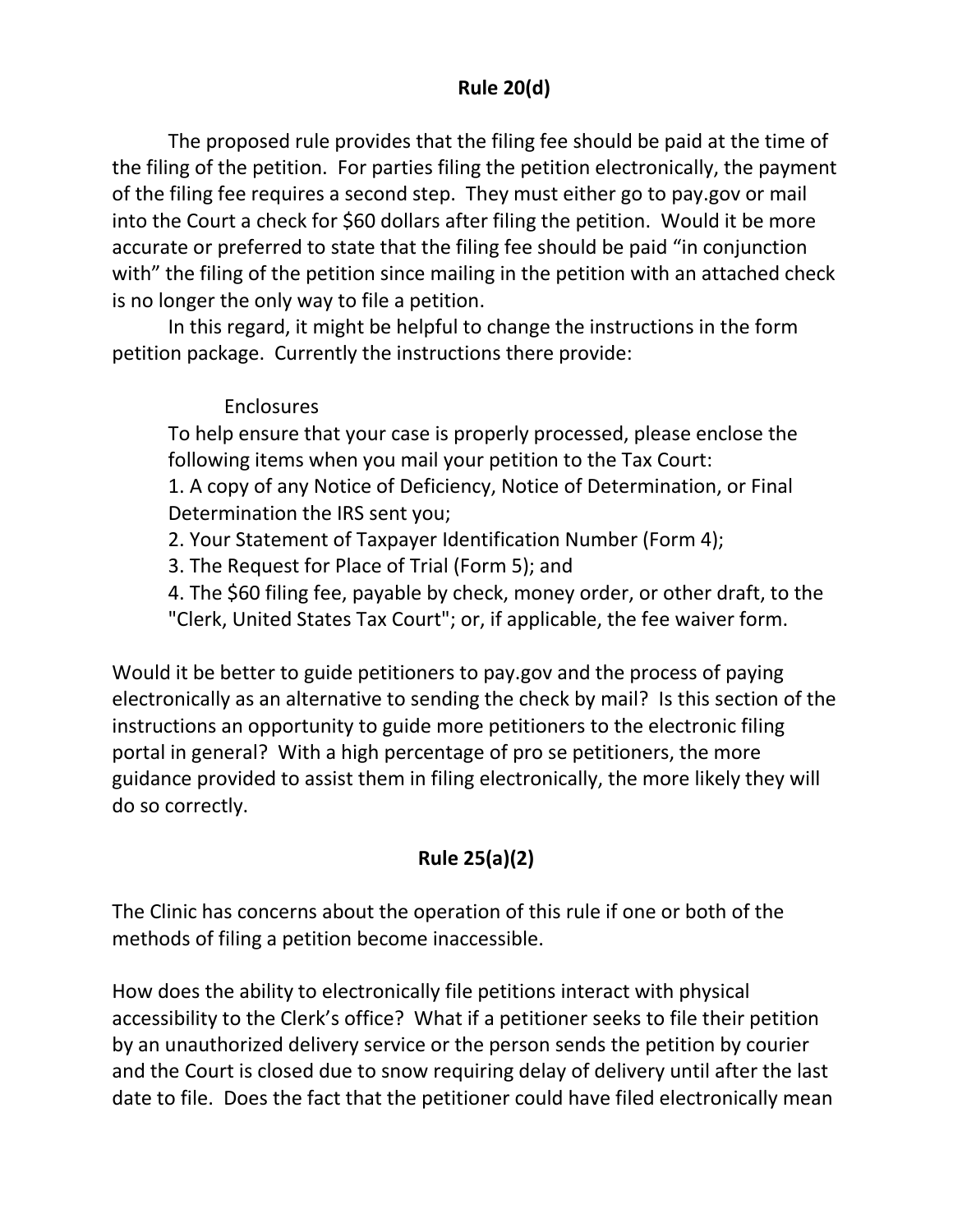that the petition is filed late? Does accessibility now turn solely on electronic access?

What if the Court's electronic access goes down for a portion of a day? How does lost access for a portion of a day impact the determination of accessibility? Does it only matter if the electronic access becomes unavailable at the end of the day leading up to and including 11:59 p.m. Eastern Time?

Perhaps these comments provide only hypothetical problems discussed at a law school, but the introduction of electronic filing theoretically available to everyone all the time changes the nature of the timely filing discussion.

#### **Rule 27**

The Clinic believes that the Court practice unnecessarily restricts access to public documents.

The rule continues a practice that makes it unnecessarily difficulty to access public information. Documents should be available electronically absent a good reason for preventing electronic access. The Court should provide a statement of its policy reasons for preventing the public access to public documents in a reasonable manner.

Rule 27(b)(2) describes public access at the courthouse. This access has been essentially unavailable for over two years but even when available is not something available to 99% of the populace. The rule does not explain the alternate method for obtaining records by calling the Court and ordering documents from the clerk's office leaving anyone who reads the rule to think that the only way to obtain documents is by a person visit which, at this time, is impossible.

The Court could adopt practices that would open most of its documents to easy public access over the internet. The Court's failure to open most documents to access over the internet is difficult to explain solely based on privacy concerns as long as it declines to allow electronically access to entity documents which do not implicate privacy concerns. For a further discussion of concerns on this topic please see [https://procedurallytaxing.com/what-information-should-the-tax](https://procedurallytaxing.com/what-information-should-the-tax-court-make-available-electronically-to-non-parties/)[court-make-available-electronically-to-non-parties/](https://procedurallytaxing.com/what-information-should-the-tax-court-make-available-electronically-to-non-parties/) and the article cited therein entitled "Nonparty Remote Electronic Access to Tax Court Records."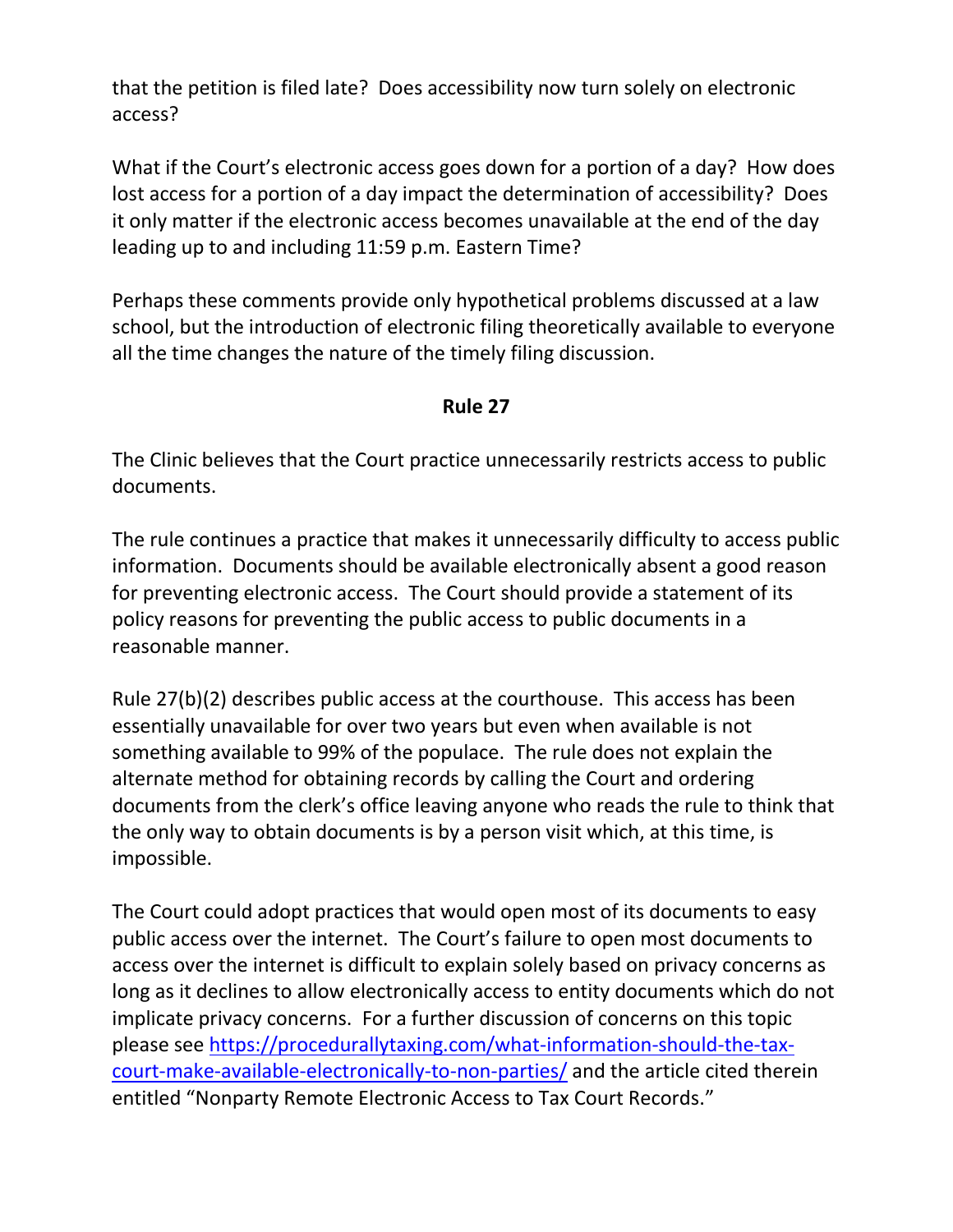The pandemic has changed the way even persons in DC can access Tax Court records. The current system for calling and obtaining records contains some improvements over the prior system but is still somewhat clunky. In addition to making more documents electronically available, the Court might consider allowing requesters to fax in the request. That would avoid calling and leaving a VM message only to have someone from the clerk's office respond to the call and leave a VM message with the requester and so on. A dedicated fax line or email address could make the intake process go smoother and avoid he problems inherent in relying on phones for communication.

#### **Rule 32**

The Clinic believes that the Court's rule and the Court's instructions for filing a petition could be better coordinated.

Rule 32(c) provides in part that no documents other than the notice giving rise to the case should be attached to the petition. The instructions provided with the petition kit do not advise petitioners not to attach additional material except by reference to the web site. It might be worth considering a brief mention of this rule as part of the Enclosures section of the explanation in the instructions. Otherwise, it is difficult for pro se petitioners to know not to send additional materials.

## **Rule 36**

The Clinic believes the rule should contain a statement requiring review of the administrative file prior to filing the answer in order to avoid the practice of blanket denials even of information contained in the administrative file. Requiring review of the administrative file would narrow the issues in the case and avoid frustration.

The rule should consider the possibility that answers need not be filed in small tax cases and adopt a practice that provides more meaningful information to the Court and to the petitioner. The Clinic believes that answers generally provide little assistance in narrowing the issues because Respondent's counsel routinely denies or denies for lack of knowledge all factual pleadings without making an appropriate effort to review the file for facts. Whether or not the Clinic's view of the majority of answers is correct, the Clinic views answers as unnecessary and unhelpful in cases filed using the small case procedure and believes that a better system could be found.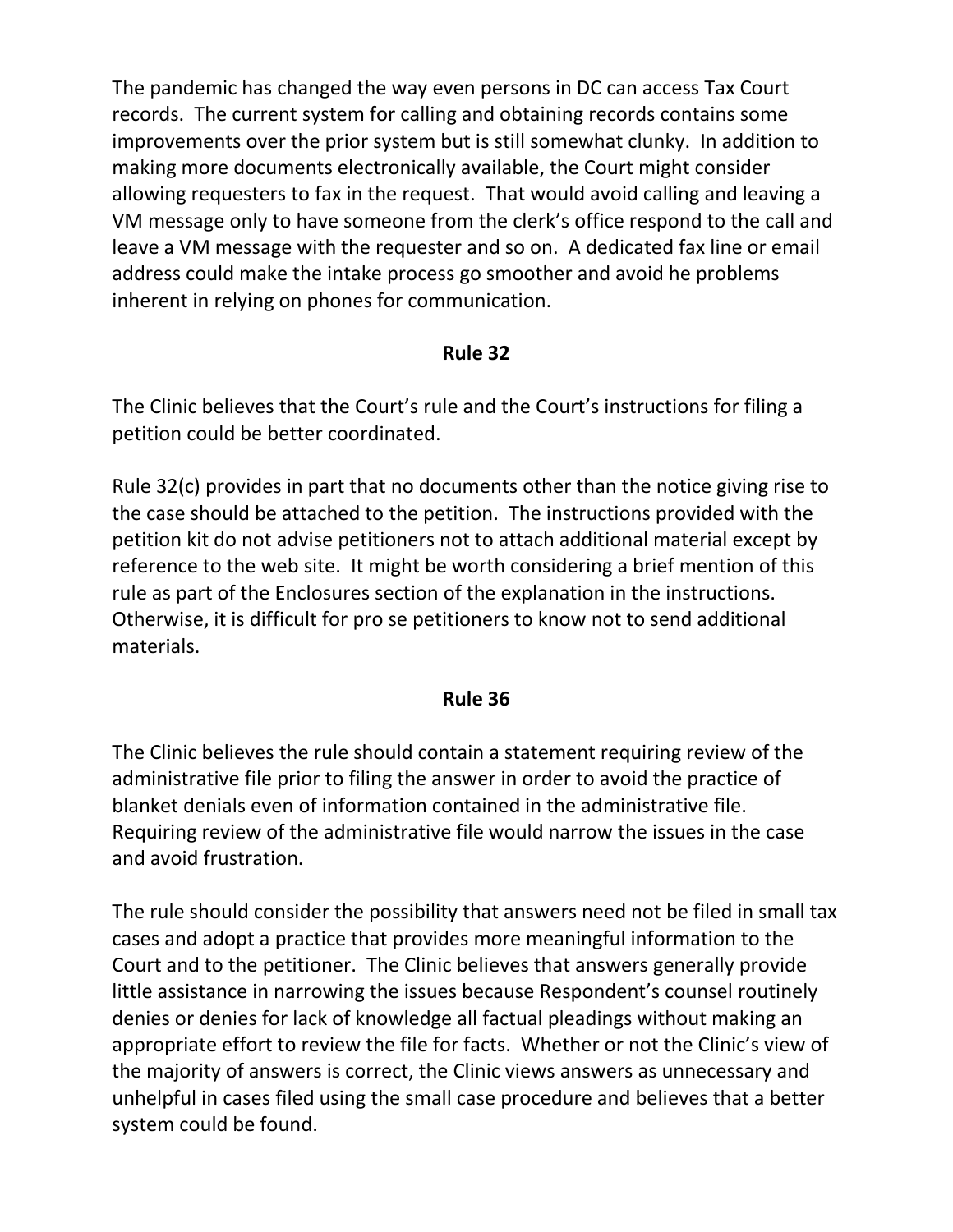A better procedure in small cases might focus on having respondent notify the Court and the petitioner in a short time after the filing of the petition of the attorney assigned to the case including the contact information for the attorney. The notification might also include the name and contact information of the assigned Appeals Officer in those cases respondent intends to forward to Appeals. The response should also include a statement regarding the timeliness of the petition and a copy of the document giving rise to the Court's jurisdiction if the document was not attached to the petition. A discussion of a procedure recently adopted in another federal court with a high volume of pro se petitioners can be found at [https://procedurallytaxing.com/eliminating-answers-in-certain-district](https://procedurallytaxing.com/eliminating-answers-in-certain-district-court-cases/)[court-cases/.](https://procedurallytaxing.com/eliminating-answers-in-certain-district-court-cases/) A study of best practices for the Tax Court might benefit the parties and the Court.

## **Rule 92**

The Clinic believes this rule will impact a high number of unrepresented petitioners who will struggle to supplement the record within the time period proposed. Unless there is some need to have the administrative record submitted three months before the date of the calendar call, perhaps the time to supplement could be moved to 30 days prior to calendar call with some mention of the ability for the Court to liberally grant a motion to supplement the record should an unrepresented party obtain representation after that date.

The Commissioner has recently objected to material in the record on the grounds of hearsay. Such an objection should occur at the time of the submission of the administrative record in order to give petitioners the opportunity to supplement the administrative record. The Court might consider the recommendation of the Administrative Conference of the United States regarding judicial review of an administrative record. The recommendation may be found at https://www.acus.gov/recommendation/administrative-record-informalrulemaking

## **Rule 152**

The Clinic believes that this rule advances the opportunity for better outcomes in cases by providing the Court with additional resources in evaluating a case. In addition to providing structure for amicus briefs, the Court might also consider a procedure for appointing pro bono counsel in appropriate cases.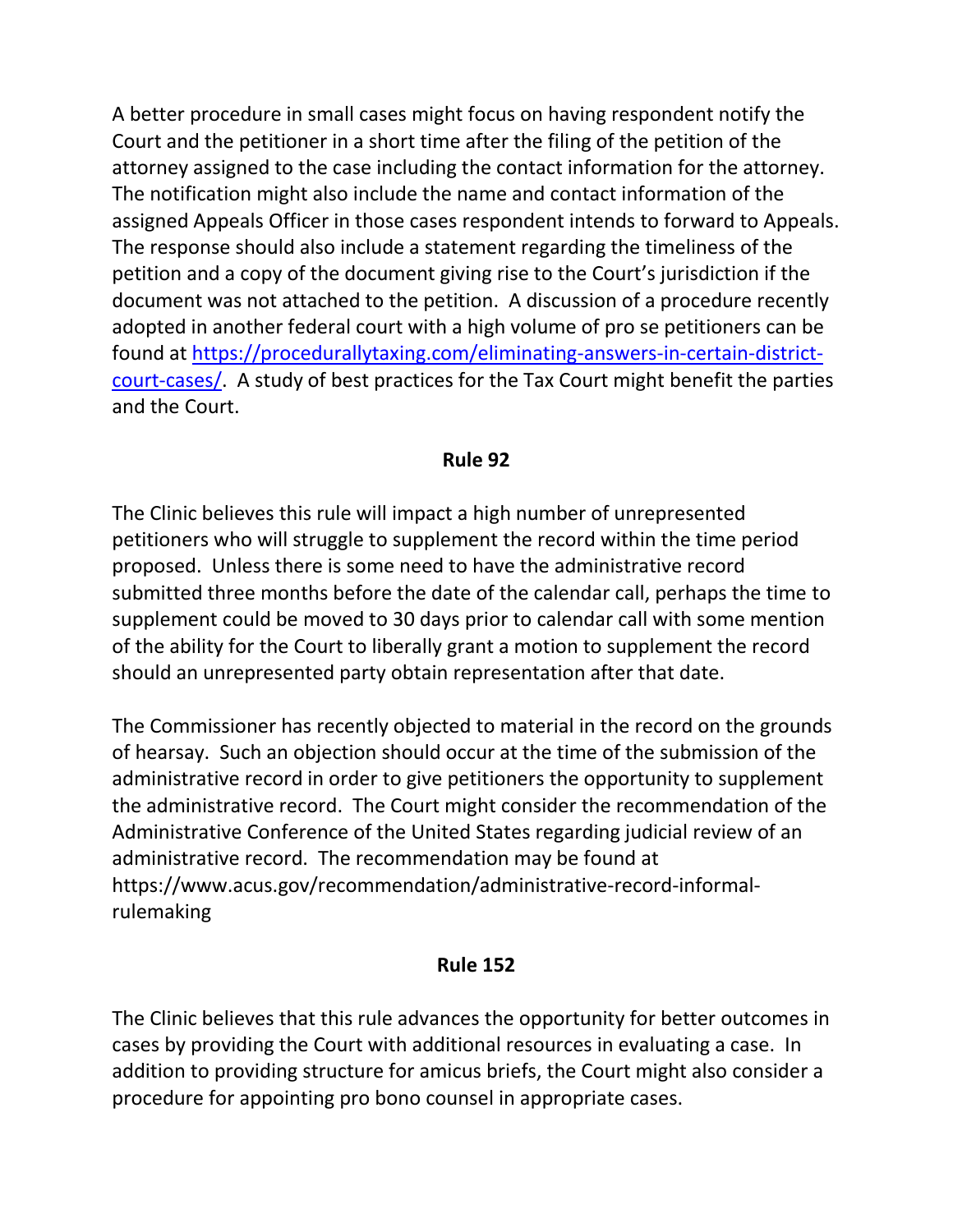Some judges reach out to clinics or other practitioners on occasion to solicit pro bono representation for a party. Formalizing this process could make judges more comfortable in seeking assistance for a party in need and could foster the development within the bar of more formal lists of individuals willing to assist. Attached are orders used by the Ninth Circuit regarding the appointment of pro bono counsel in a tax case pending before it. Also attached is a letter sent by the Fourth Circuit to a pro se appellant before it in a tax matter where that court felt appointment of counsel would benefit the case.

The Clinic believes that appointment of amicus or pro bono counsel is appropriate in any pro se case in which the Court is considering the possibility of issuing a precedential opinion, including any case in which the Chief Judge decides to send a case to be reviewed by the full court, or is considering removal of the small case designation. The Congressional thinking behind the removal of the small case designation provides some guidance here:

[R]emoval of the case from the small case category may be appropriate where a decision in the case will provide a precedent for the disposition of a substantial number of other cases or where an appellate court decision is needed on a significant issue. H. Rept. 95-1800 (1978), 1978-1 C.B. (Vol. 1) 521, 611-612.

Sometimes the judge authoring an opinion in a pro se case may not realize that an amicus brief would assist until a draft is prepared. The rules might include a provision for releasing a copy of the draft opinion in order to assist amicus and respondent in addressing the concerns of the Court. In cases initially heard by a Special Trial Judge, such as Guralnik v. Commissioner and Tilden v. Commissioner, a draft opinion was issued. It was only upon reading the draft opinion in Guralnik that the Clinic appreciated the need for an amicus brief and knew the basis for focusing the amicus brief.

As with the suggestion regarding answers, the establishment of a pro bono panel of attorneys who might be appointed to represent pro se petitioners or to write an amicus brief is something that might benefit from a dialogue between the Court and interested parties.